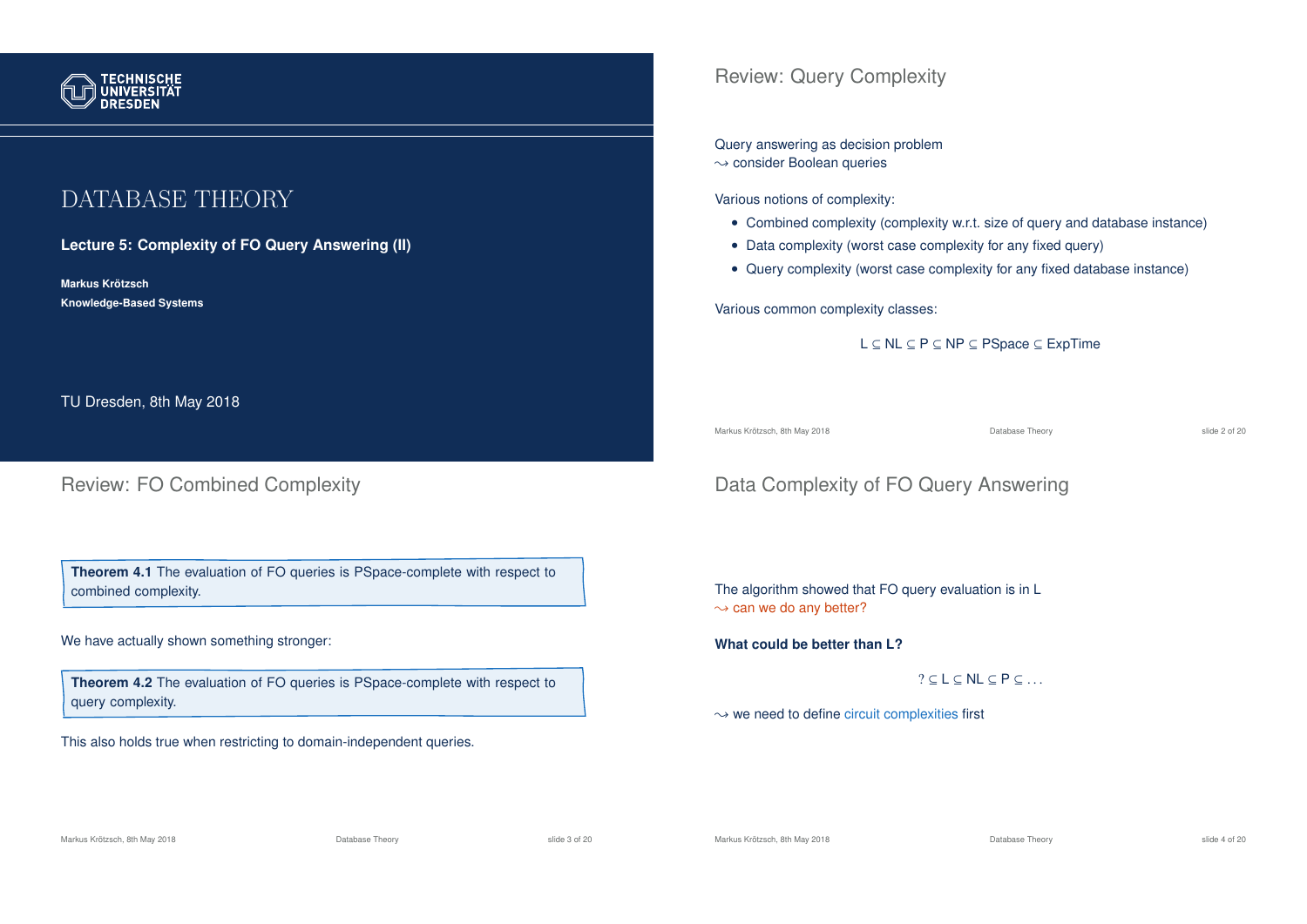## Boolean Circuits

**Definition 5.1:** A Boolean circuit is a finite, directed, acyclic graph where

- each node that has no predecessors is an input node
- each node that is not an input node is one of the following types of logical gate: AND, OR, NOT
- one or more nodes are designated output nodes
- $\rightarrow$  we will only consider Boolean circuits with exactly one output
- $\rightarrow$  propositional logic formulae are Boolean circuits with one output and gates of fanout  $\leq 1$

Markus Krötzsch, 8th May 2018 Database Theory slide 5 of 20

## Circuits as a Model for Parallel Computation

#### Previous example:



- $\sim$   $n^2$  processors working in parallel  $\rightarrow$  computation finishes in 2 steps
- $\bullet$  size: number of gates = total number of computing steps
- depth: longest path of gates = time for parallel computation
- $\rightarrow$  circuits as a refinement of polynomial time that takes parallelizability into account

## Example

A Boolean circuit over an input string  $x_1x_2 \ldots x_n$  of length *n* 



Corresponds to formula  $(x_1 \wedge x_2) \vee (x_1 \wedge x_3) \vee \ldots \vee (x_{n-1} \wedge x_n)$  $\rightarrow$  accepts all strings with at least two 1s

Markus Krötzsch, 8th May 2018 Database Theory slide 6 of 20

## Solving Problems With Circuits

**Observation:** the input size is "hard-wired" in circuits

- $\rightarrow$  each circuit only has a finite number of different inputs
- $\rightarrow$  not a computationally interesting problem

How can we solve interesting problems with Boolean circuits?

**Definition 5.2:** A uniform family of Boolean circuits is a set of circuits  $C_n$  ( $n \ge 0$ ) that can easily<sup>a</sup> be computed from  $n$ .

A language  $\mathcal{L} \subseteq \{0, 1\}^*$  is decided by a uniform family  $(C_n)_{n \geq 0}$  of Boolean circuits if for each word *w* of length |*w*|:

 $w \in \mathcal{L}$  if and only if  $C_{|w|}(w) = 1$ 

aWe don't discuss the details here; see course Complexity Theory.

Markus Krötzsch, 8th May 2018 Database Theory slide 7 of 20

Markus Krötzsch, 8th May 2018 Database Theory slide 8 of 20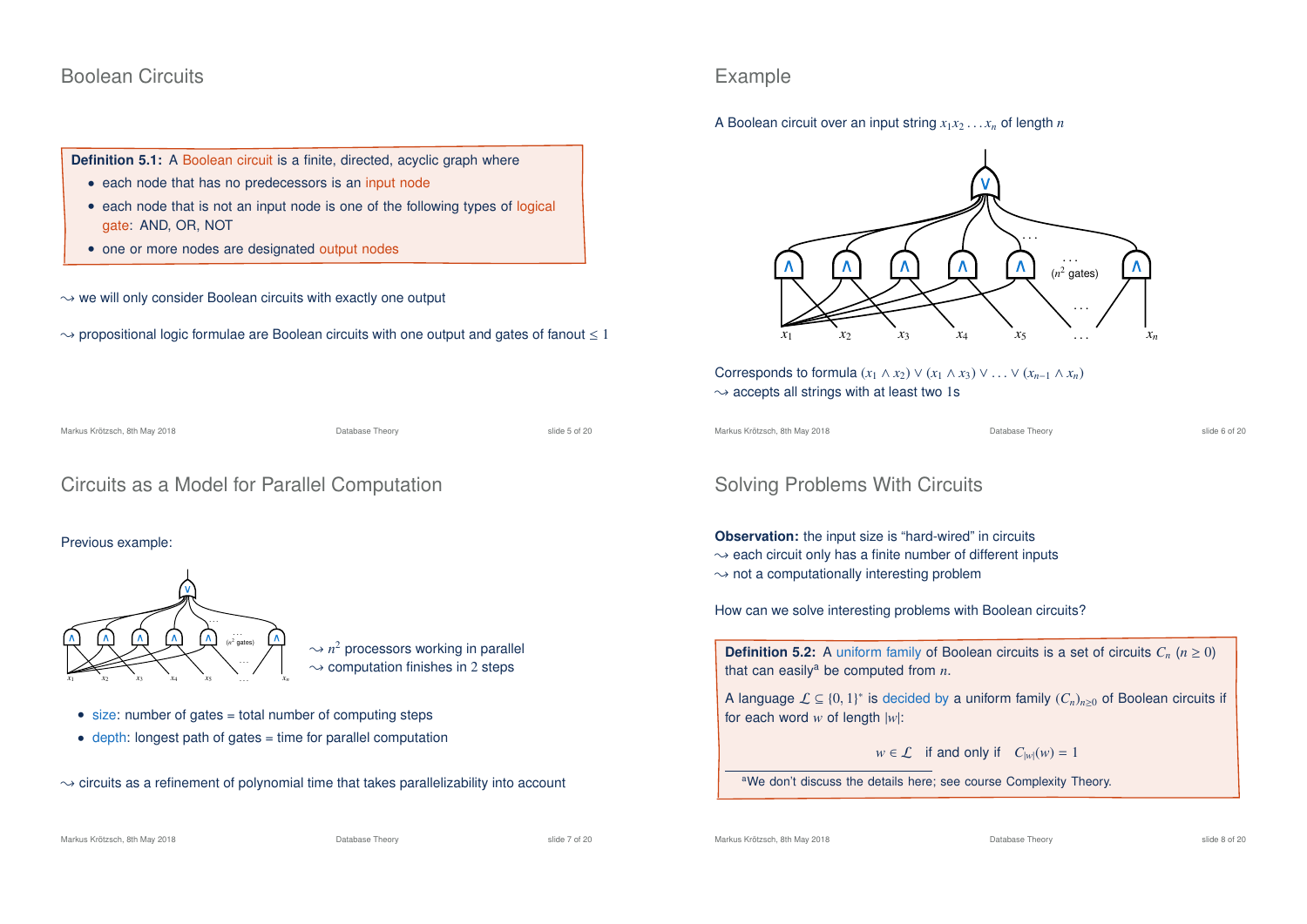## Measuring Complexity with Boolean Circuits

How to measure the computing power of Boolean circuits?

### **Relevant metrics:**

- size of the circuit: overall number of gates (as function of input size)
- depth of the circuit: longest path of gates (as function of input size)
- fan in: two inputs per gate or any number of inputs per gate?

### Important classes of circuits: small-depth circuits



• the depth of  $C_n$  is poly-logarithmic in *n*, that is,  $O(\log^k n)$ .

Markus Krötzsch, 8th May 2018 Database Theory slide 9 of 20

## Example



family of polynomial size, constant depth, arbitrary fan-in circuits  $\rightarrow$  in AC<sup>0</sup>

We can eliminate arbitrary fan-ins by using more layers of gates:



Markus Krötzsch, 8th May 2018 Database Theory slide 11 of 20

family of polynomial size, logarithmic depth, bounded fan-in circuits  $\sim$  in NC<sup>1</sup>

The Complexity Classes NC and AC

Two important types of small-depth circuits:

**Definition 5.4:** NC<sup>k</sup> is the class of problems that can be solved by uniform families of circuits  $(C_n)_{n\geq 0}$  of fan-in  $\leq 2$ , size polynomial in *n*, and depth in  $O(\log^k n)$ .

The class NC is defined as  $NC = \bigcup_{k \geq 0} NC^k$ . ("Nick's Class" named after Nicholas Pippenger by Stephen Cook)

**Definition 5.5:** AC<sup>k</sup> and AC are defined like NC<sup>k</sup> and NC, respectively, but for circuits with arbitrary fan-in. (A is for "Alternating": AND-OR gates alternate in such circuits)

Markus Krötzsch, 8th May 2018 Database Theory slide 10 of 20

# Relationships of Circuit Complexity Classes

### **The previous sketch can be generalised:**

 $NC^0 \subset AC^0 \subset NC^1 \subset AC^1 \subset \cdots \subset AC^k \subset NC^{k+1} \subset \cdots$ 

Only few inclusions are known to be proper:  $NC^0 \subset AC^0 \subset NC^1$ Direct consequence of above hierarchy:  $NC = AC$ 

### **Interesting relations to other classes:**

 $NC^0 \subset AC^0 \subset NC^1 \subset L \subset NL \subset AC^1 \subset \subset CNC \subset P$ 

#### **Intuition:**

- Problems in NC are parallelisable (known from definition)
- Problems in  $P \setminus NC$  are inherently sequential (educated guess)

### However: it is not known if NC  $\neq$  P

Markus Krötzsch, 8th May 2018 Database Theory slide 12 of 20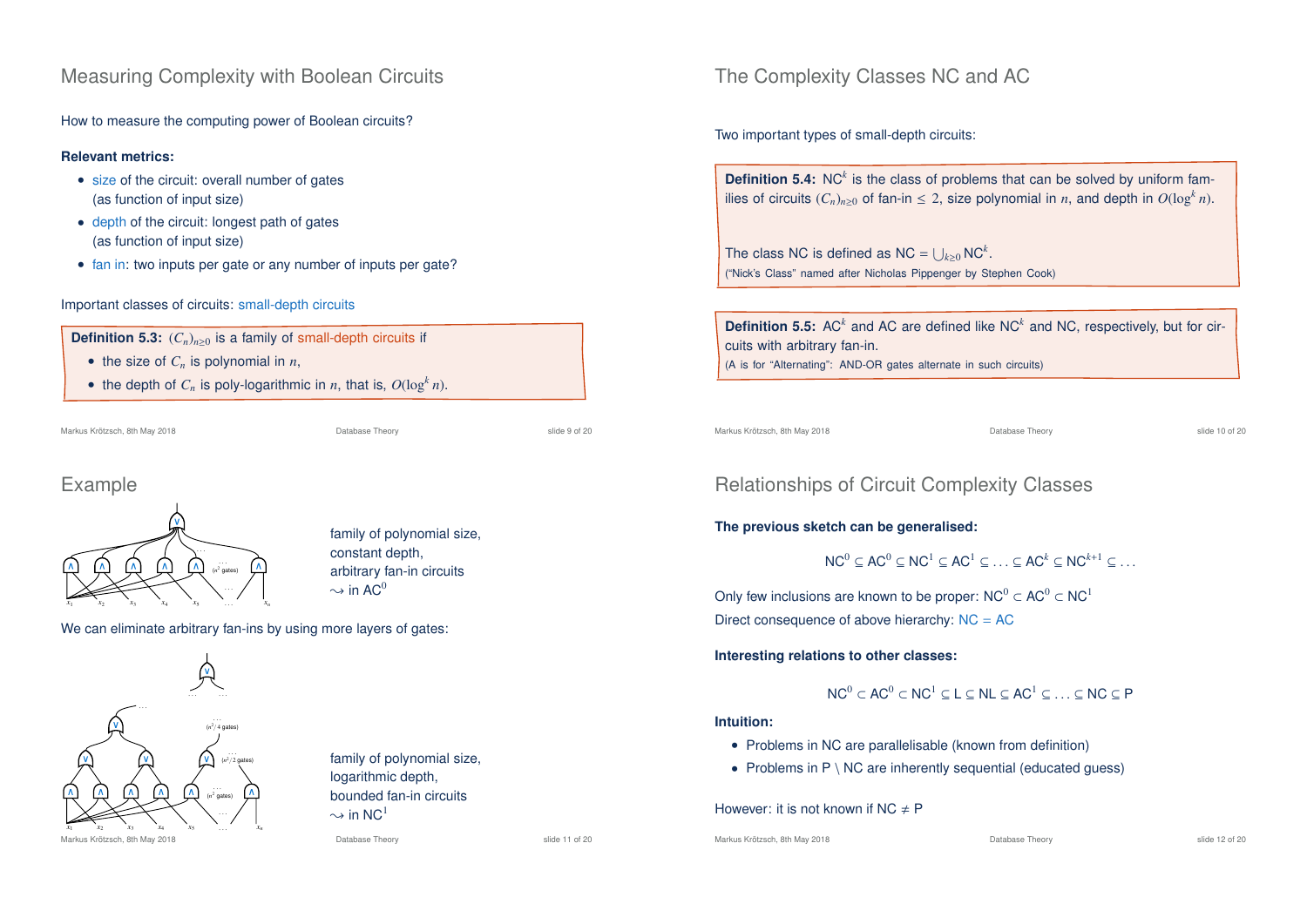## Back to Databases

**Theorem 5.6:** The evaluation of FO queries is complete for (logtime uniform) AC<sup>0</sup> with respect to data complexity.

#### **Proof:**

- Membership: For a fixed Boolean FO query, provide a uniform construction for a small-depth circuit based on the size of a database
- Hardness: Show that circuits can be transformed into Boolean FO queries in logarithmic time (not on a standard TM . . . not in this lecture)

Markus Krötzsch, 8th May 2018 Database Theory slide 13 of 20

### Example

We consider the formula

∃*z*.(∃*x*.∃*y*.*R*(*x*, *y*) ∧ *S*(*y*,*z*)) ∧ ¬*R*(*a*,*z*)

#### Over the database instance:



#### Active domain: {*a*, *b*, *c*}

# From Query to Circuit

#### **Assumptions:**

- query and database schema is fixed
- database instance (and thus active domain) are variable

Construct circuit uniformly based on size of active domain

#### **Sketch of construction:**

- one input node for each possible database tuple (over given schema and active domain)  $\rightarrow$  true or false depending on whether tuple is present or not
- Recursively, for each subformula, introduce a gate for each possible tuple (instantiation) of this formula
- $\rightsquigarrow$  true or false depending on whether the subformula holds for this tuple or not
- Logical operators correspond to gate types: basic operators obvious, ∀ as generalised conjunction, ∃ as generalised disjunction
- subformula with *n* free variables  $\rightsquigarrow$  |**adom**|<sup>*n*</sup> gates  $\rightsquigarrow$  especially:  $|{\bf adom}|^0 = 1$  output gate for Boolean query

Markus Krötzsch, 8th May 2018 Database Theory slide 14 of 20

# Example: <sup>∃</sup>*z*.(∃*x*.∃*y*.*R*(*x*, *<sup>y</sup>*) <sup>∧</sup> *<sup>S</sup>*(*y*,*z*)) ∧ ¬*R*(*a*,*z*)



#### Markus Krötzsch, 8th May 2018 Database Theory slide 15 of 20